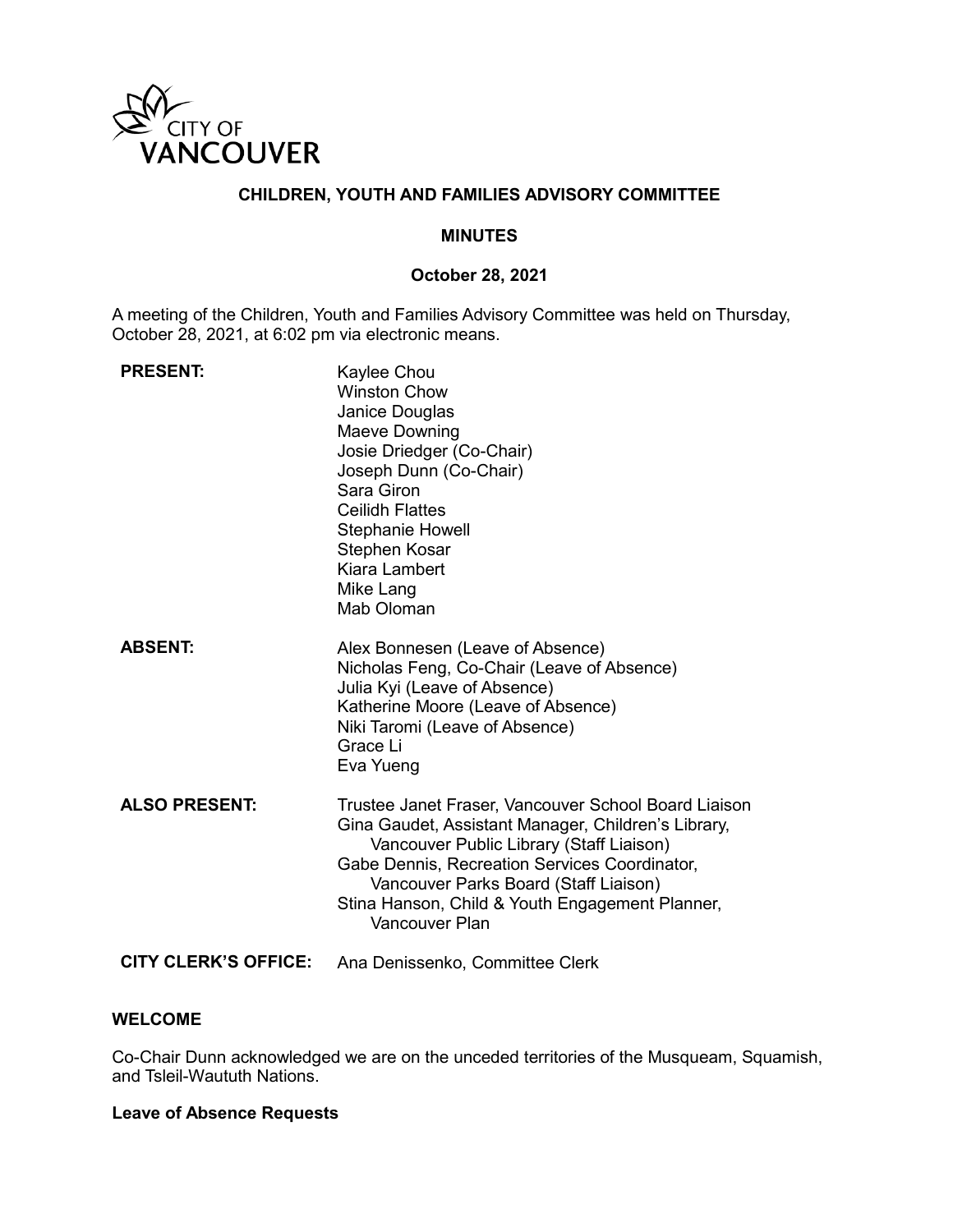MOVED by Stephanie Howell SECONDED by Mab Oloman

> THAT the Children, Youth and Families Advisory Committee approve leaves of absence for Alex Bonnesen, Nicholas Feng, Julia Kyi, Katherine Moore, and Niki Taromi.

CARRIED UNANIMOUSLY

#### **Approval of Minutes**

MOVED by Stephen Kosar SECONDED by Winston Chow

> THAT the Children, Youth and Families Advisory Committee approve the Minutes from the meeting of Thursday, July 29, 2021, as circulated.

CARRIED UNANIMOUSLY

### **1. Elections/Appointments**

MOVED by Joseph Dunn SECONDED by Stephen Kosar

THAT Josie Driedger be appointed Co-Chair in the age category 14 and under.

CARRIED UNANIMOUSLY

### **2. Liaison Updates**

Trustee Fraser provided updates on the following, and responded to questions and comments:

- National Day for Truth and Reconciliation
- VSB Strategic Plan
- Children's return to schools in-person
- Indigenous Education Council
- Appointment of a new superintendent

Gabe Dennis provided updates on the following:

- Community Centers operation and programs, creating safe spaces for after-school hours for the youth.
- Vaccine mandate and mask mandate, including vaccine card requirement for youth ages 12+ in places for mixed adult and youth programs such as fitness programs and gym. To attend such programs, children and youth will need to present a vaccine card but no photo ID. For equity purposes, community centers have disposable mask available, including small sized masks for children.
- Integration of equity perspective in training in child protection.

Gina Gaudet provided updates on the following, and responded to questions and comments:

- VPL adopted the mask mandate, but no vaccine passport is required for any of the programs.
- VPL continues to have registration in place to ensure social distancing.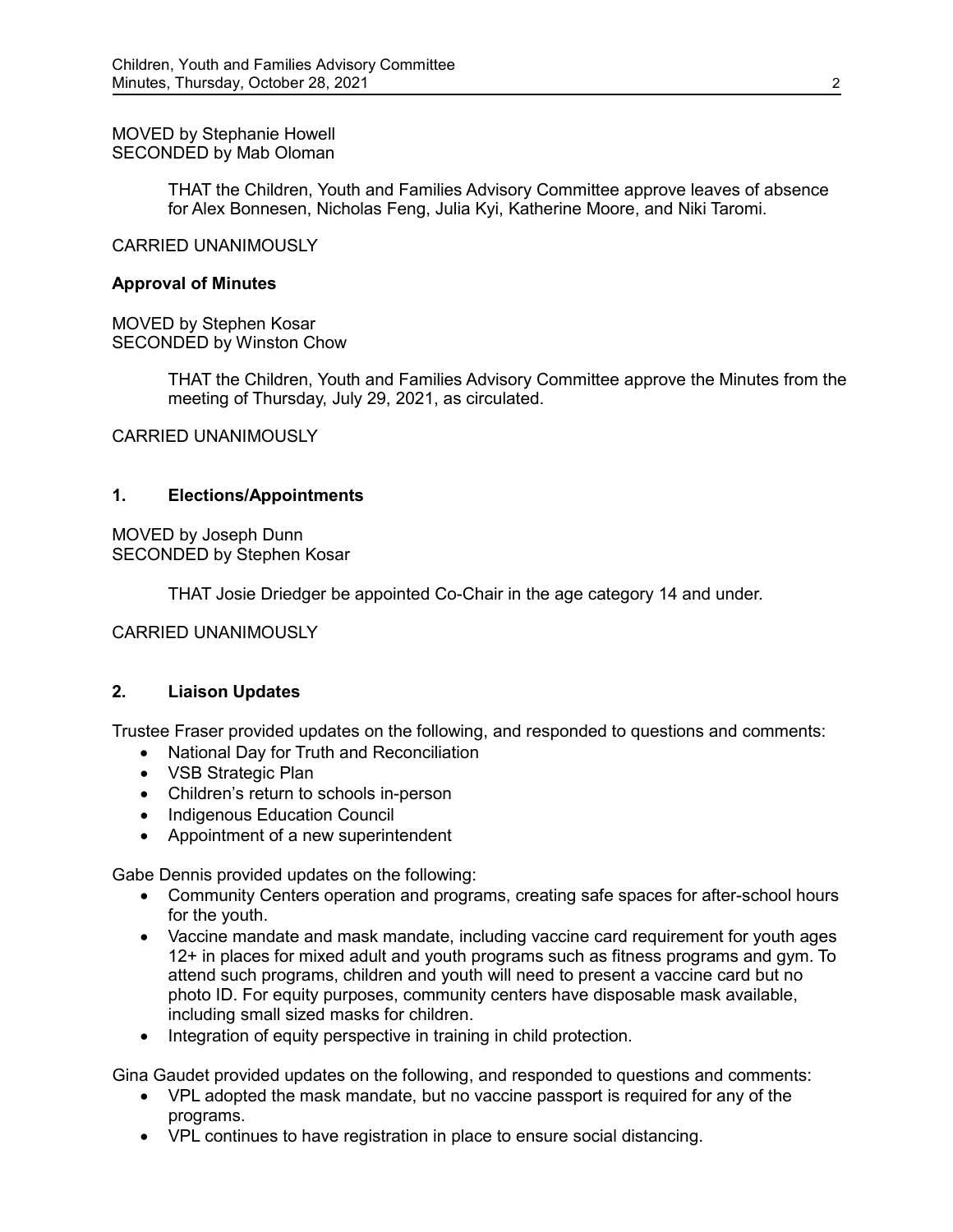• VPL continues with both virtual and in-person programs.

Stina Hanson provided updates on the following, and responded to questions and comments:

- Vancouver Plan youth engagement efforts, including working with community centers to hold workshops for youth.
- Updated survey question for Vancouver Plan.
- No vaccine passport mandate for open house and workshops.

## **3. Subcommittee Updates**

Co-Chair Dunn proposed that the Committee create Subcommittees in the following areas, based on the Committee's scope of work:

- Social Justice Subcommittee
- Mental Health Subcommittee
- Housing Subcommittee
- Sustainability and Environment Subcommittee

Members indicated their opinions in a WebEx poll. Poll results are presented below:

| Question                                                                    | Answer<br>choice | Answers                  | Results | Percentages |
|-----------------------------------------------------------------------------|------------------|--------------------------|---------|-------------|
| How interested are you in<br>establishing a Social Justice<br>Subcommittee? | A                | Very<br>Interested       | 4/17    | 24%         |
|                                                                             | B                | Interested               | 7/17    | 41%         |
|                                                                             | C                | Neutral                  | 1/17    | 6%          |
|                                                                             | D                | Not Interested<br>At All | 0/17    | 0%          |
|                                                                             | E                | No Answer                | 5/17    | 29%         |

| Question                                                                   | Answer<br>choice | Answers            | Results | Percentages |
|----------------------------------------------------------------------------|------------------|--------------------|---------|-------------|
| How interested are you in<br>establishing a Mental Health<br>Subcommittee? | A                | Very<br>Interested | 4/17    | 24%         |
|                                                                            | B                | Interested         | 7/17    | 41%         |
|                                                                            | C                | <b>Neutral</b>     | 1/17    | 6%          |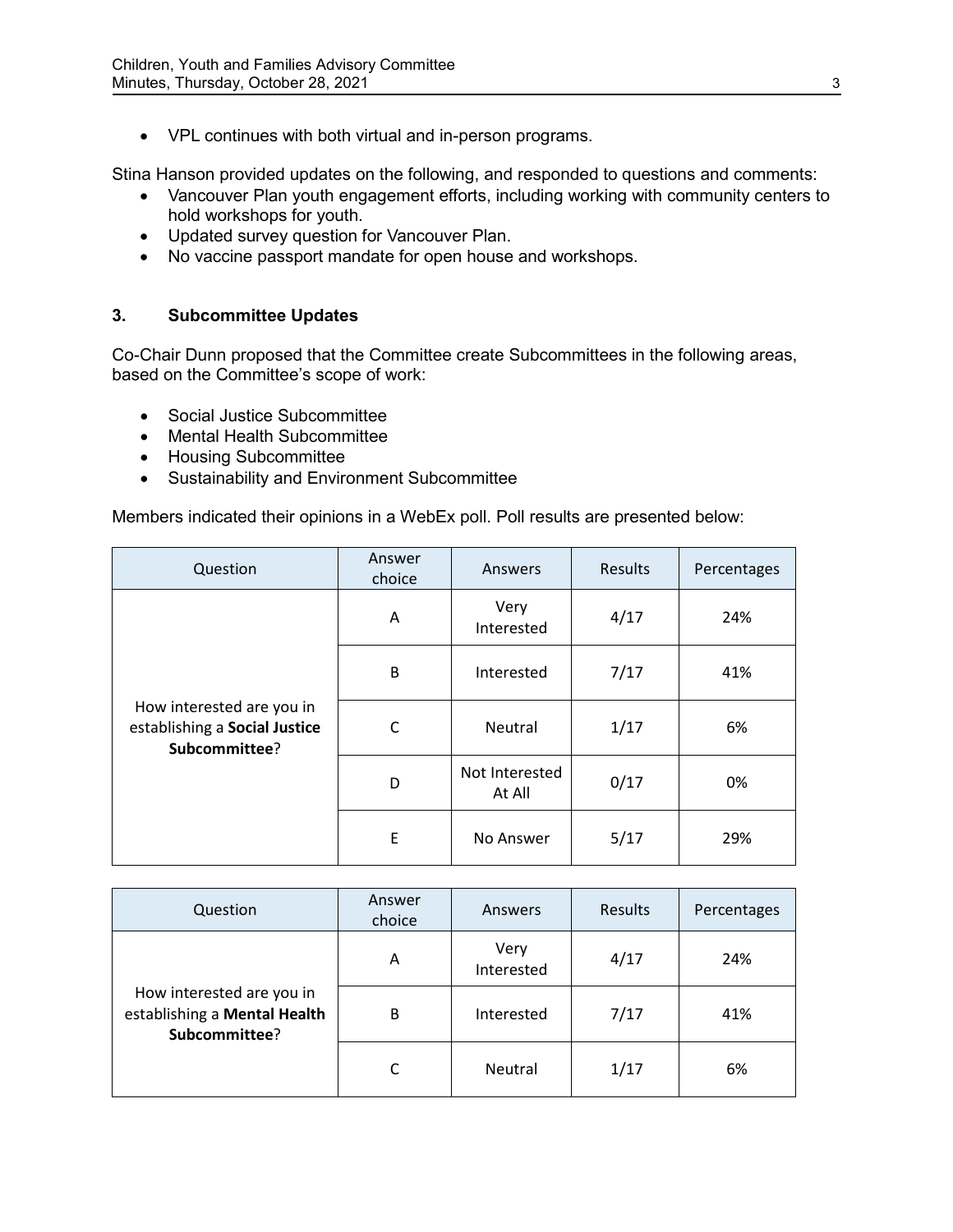| D | Not Interested | 0/17 | 0%  |
|---|----------------|------|-----|
|   | No Answer      | 5/17 | 29% |

| Question                                                             | Answer<br>choice | Answers            | Results | Percentages |
|----------------------------------------------------------------------|------------------|--------------------|---------|-------------|
| How interested are you in<br>establishing a Housing<br>Subcommittee? | A                | Very<br>Interested | 6/17    | 35%         |
|                                                                      | B                | Interested         | 4/17    | 24%         |
|                                                                      | C                | Neutral            | 1/17    | 6%          |
|                                                                      | D                | Not Interested     | 0/17    | 0%          |
|                                                                      | E                | No Answer          | 6/17    | 35%         |

| Question                                                                    | Answer<br>choice | Answers            | Results | Percentages |
|-----------------------------------------------------------------------------|------------------|--------------------|---------|-------------|
| How interested are you in<br>establishing a Sustainability<br>Subcommittee? | A                | Very<br>Interested | 4/17    | 24%         |
|                                                                             | B                | Interested         | 4/17    | 24%         |
|                                                                             | C                | Neutral            | 3/17    | 18%         |
|                                                                             | D                | Not Interested     | 0/17    | 0%          |
|                                                                             | E                | No Answer          | 6/17    | 35%         |

## **4. Work Plan Discussion**

Postponed to the next regular meeting.

# **5. New Business**

Co-Chair Dunn reminded the members of upcoming anti-oppression training workshops with the City of Vancouver and encouraged Committee members to attend.